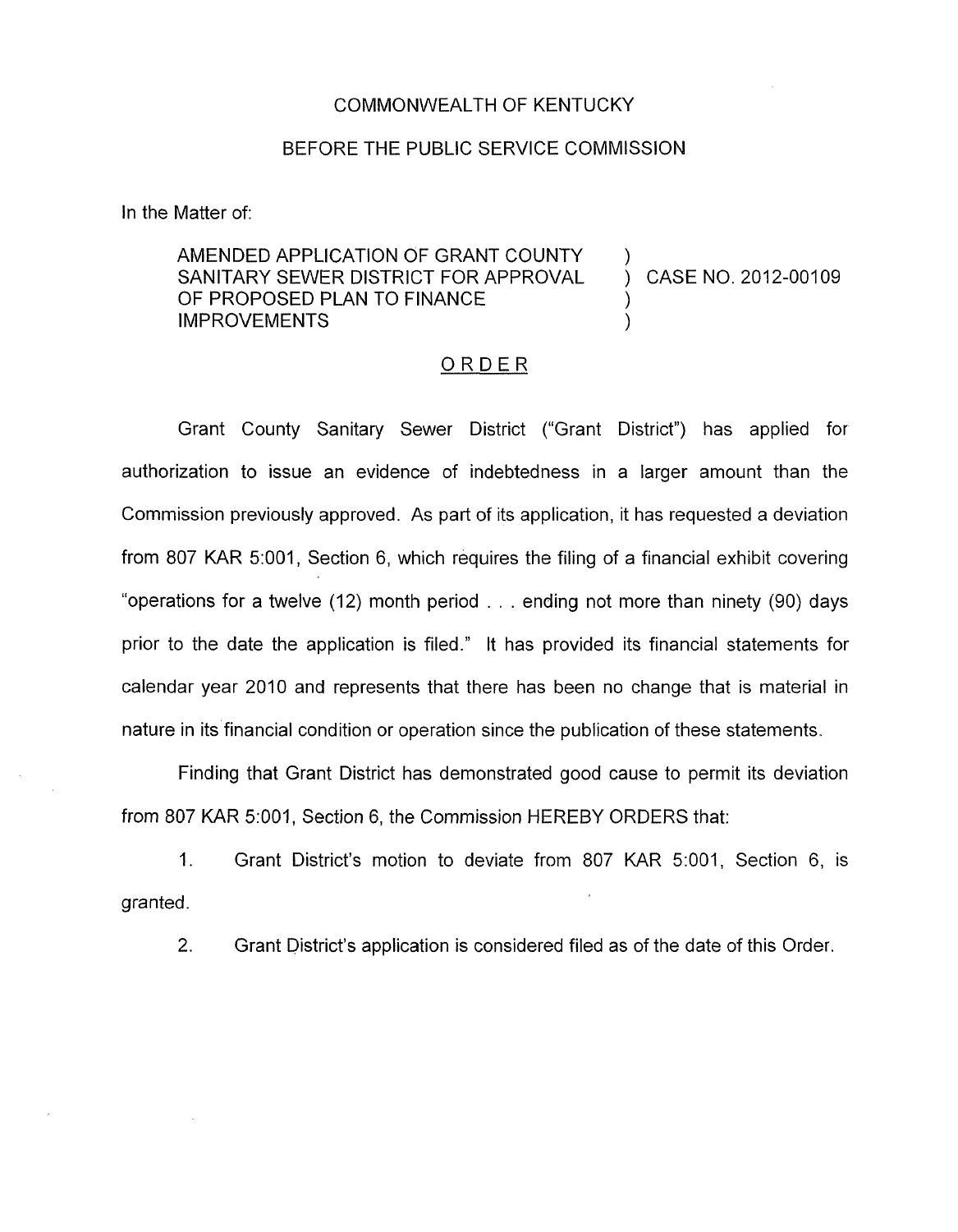By the Commission



 $\mathcal{A}$ 

ATTES Executive Director

Case No. 2012-00109

 $\bar{\mathcal{A}}$ 

 $\bar{\phantom{a}}$